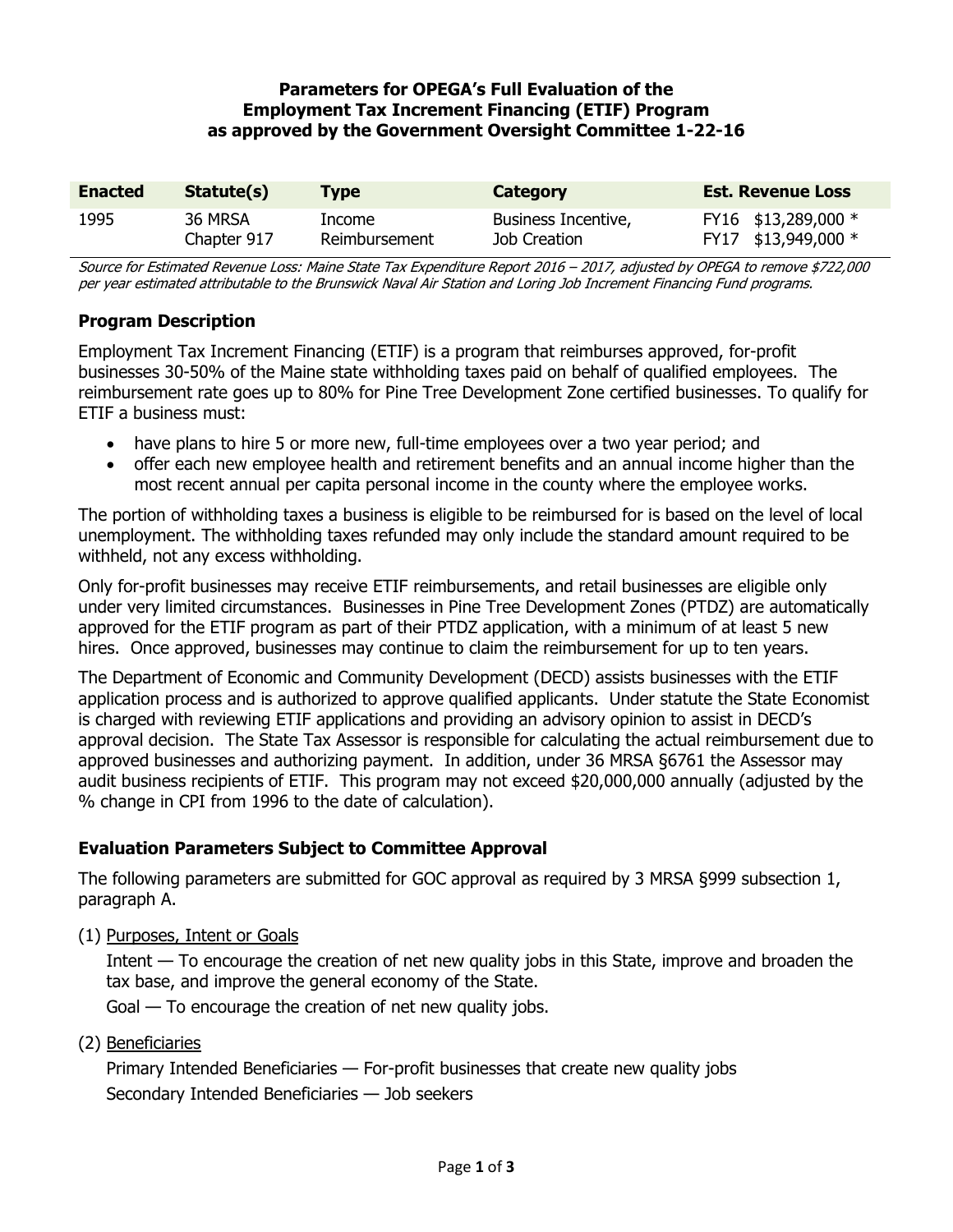### (3) Evaluation Objectives

Below are the objectives the evaluation proposes to address. The objectives are coded to indicate which of the performance measures in section (4) below could potentially be applicable.

Each objective will be explored to the degree possible based on the level of resources required and the availability of necessary data. Any substantial statutory changes since the program's enactment will be considered in addressing objectives impacted by those changes.

| Objectives Allowed Under 3 MRSA §999 subsection 1 paragraph A |                                                                                                                                                                                                                                                                                           |                                       |  |
|---------------------------------------------------------------|-------------------------------------------------------------------------------------------------------------------------------------------------------------------------------------------------------------------------------------------------------------------------------------------|---------------------------------------|--|
| (a)                                                           | The fiscal impact of the tax expenditure, including past and estimated future impacts;                                                                                                                                                                                                    | C, D, E<br>Qualitative                |  |
| (b)                                                           | The extent to which the design of the tax expenditure is effective in accomplishing the<br>tax expenditure's purposes, intent or goals and consistent with best practices;                                                                                                                | Qualitative                           |  |
| (c)                                                           | The extent to which the tax expenditure is achieving its purposes, intent or goals, taking<br>into consideration the economic context, market conditions and indirect benefits;                                                                                                           | A, F, I, J, L<br>Qualitative          |  |
| (d)                                                           | The extent to which those actually benefiting from the tax expenditure are the intended<br>beneficiaries;                                                                                                                                                                                 | A, B, L, J<br>Qualitative             |  |
| (e)                                                           | The extent to which it is likely that the desired behavior might have occurred without the<br>tax expenditure, taking into consideration similar tax expenditures offered by other<br>states;                                                                                             | C, G, M<br>Qualitative                |  |
| (f)                                                           | The extent to which the State's administration of the tax expenditure, including<br>enforcement efforts, is efficient and effective;                                                                                                                                                      | Qualitative                           |  |
| (g)                                                           | The extent to which there are other state or federal tax expenditures, direct expenditures<br>or other programs that have similar purposes, intent or goals as the tax expenditure, and<br>the extent to which such similar initiatives are coordinated, complementary or<br>duplicative; | Qualitative                           |  |
| (h)                                                           | The extent to which the tax expenditure is a cost-effective use resources compared to<br>other options for using the same resources or addressing the same purposes, intent or<br>goals; and                                                                                              | C, D, E, F,<br>H, K, M<br>Qualitative |  |
| (i)                                                           | Any opportunities to improve the effectiveness of the tax expenditure in meeting its<br>purposes, intent or goals.                                                                                                                                                                        | Qualitative                           |  |

OPEGA will perform additional work as necessary, and as possible within existing resources, to provide context for OPEGA's assessment of this program in Maine, including review of literature or reports concerning these programs nationally or in other states.

#### (4) Performance Measures

Performance measures are coded to indicate which of the above objectives they could potentially help address. Measures will be calculated to the degree possible based on the level of resources required and the availability of necessary data.

- A # Total businesses receiving ETIF reimbursement
- B Participation rate (% of Maine businesses certified for the program)
- C Total \$ value of reimbursements paid to businesses
- D Total direct program cost (direct tax revenue lost plus administrative costs)
- E Net impact on State budget (using economic modeling, as possible and appropriate, to include capture of indirect benefits and costs)
- F Total \$ value of payroll and benefits associated with new quality jobs created by businesses receiving ETIF reimbursement
- G Average tax reimbursement per business, including min & max
- H Leveraging Ratio, for example [\$ of payroll & benefits associated with new jobs]/[Total direct program cost]